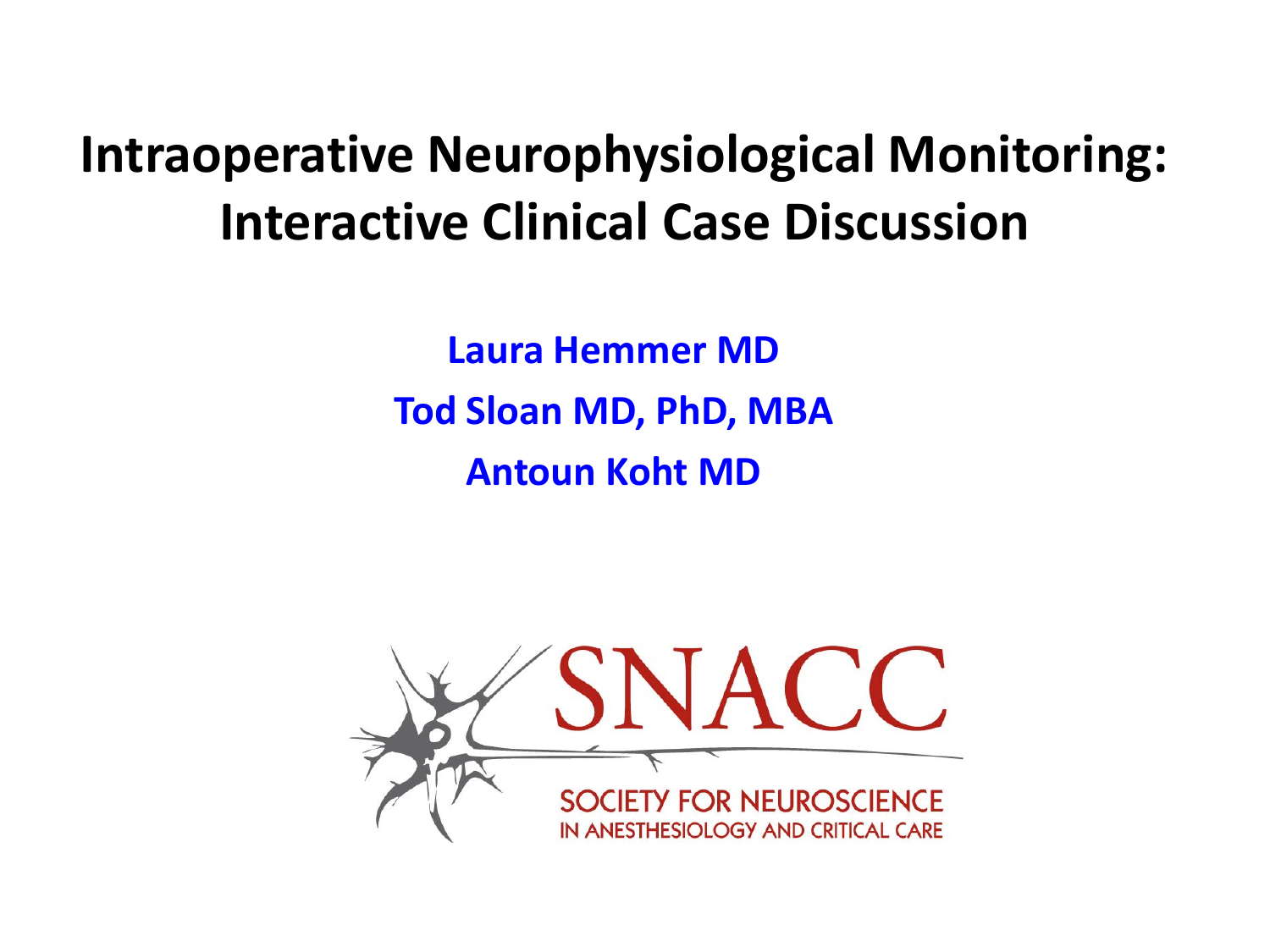<span id="page-1-0"></span>A young adult man with a mid-thoracic fracture and uncleared cervical spine s/p fall presented for spinal stabilization and fusion.

## **What neuromonitoring modalities could be applied to this surgery?**

- **A) [Electromyography \(EMG\)-triggered only](#page-3-0)**
- **B) [Somatosensory Evoked Potentials \(SSEP\)](#page-4-0)**
- **C) [Electromyography \(EMG\)-spontaneous only](#page-5-0)**
- **D) [Transcranial Motor Evoked Potentials \(tcMEP\)](#page-6-0)**
- **E) [SSEPs, EMG \(triggered and spontaneous\), and TcMEPs](#page-2-0)**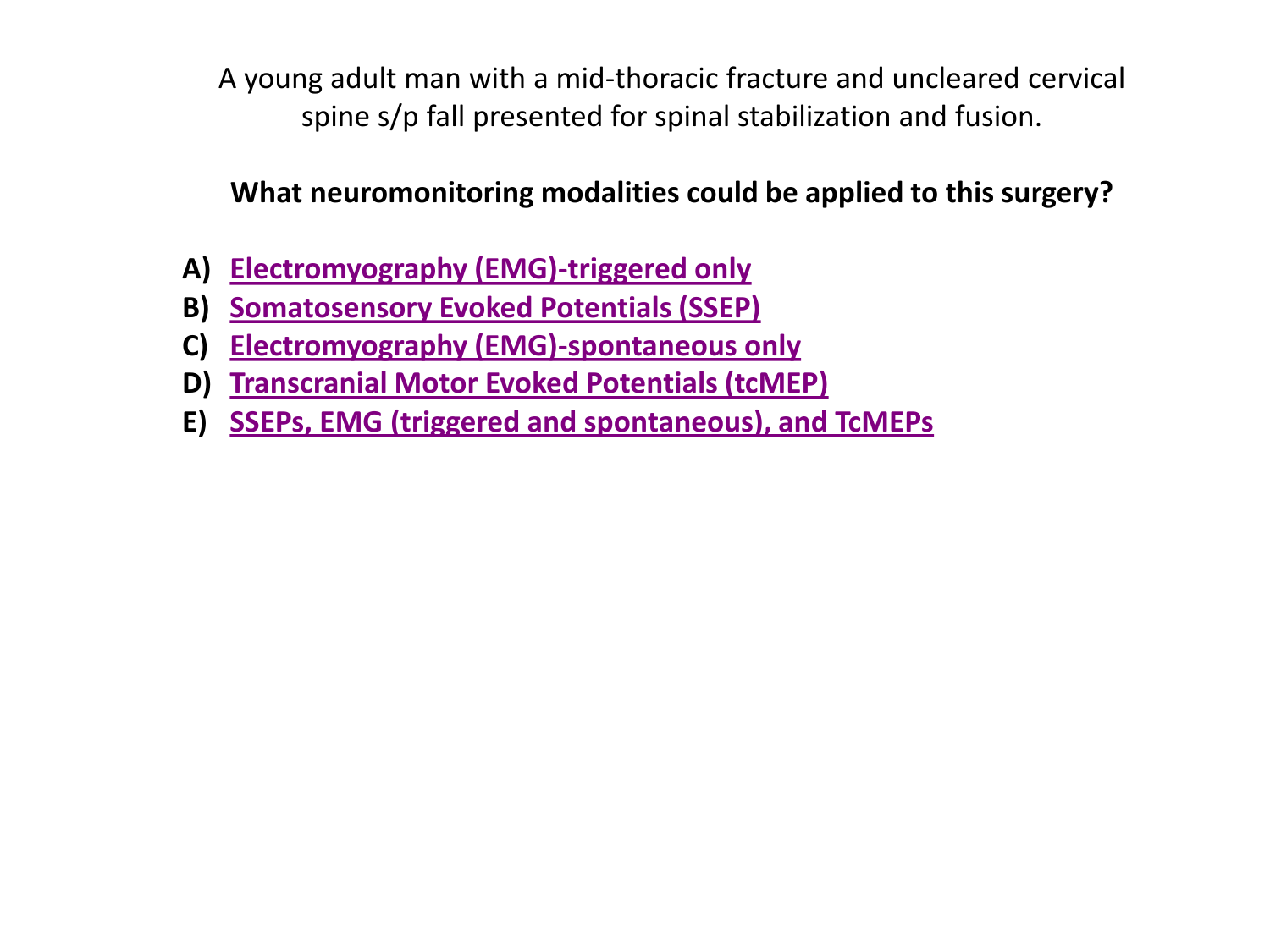

<span id="page-2-0"></span>E) SSEPs, EMG, and tcMEPS- Yes!

Multimodality intraoperative neuromonitoring is what should be anticipated for this case, and it will improve the sensitivity of neuromonitoring for detecting neurologic system trespass. Combining methods offers the ability to overcome limitations of individual monitoring methods and offers more information about the nervous system as a whole. Combining SSEP and MEPs modalities offers the ability to monitor both ascending and descending pathways. Adding EMG (spontaneous and triggered) offers the ability to better detect nerve root injuries.

However, it should be noted that there is no "standard of care" for the exact neuromonitoring modalities to employ for this kind of surgery (although it should be expected that some neuromonitoring will be performed), and there is a variety of neuromonitoring practices depending on surgeon and institution preference and experience.

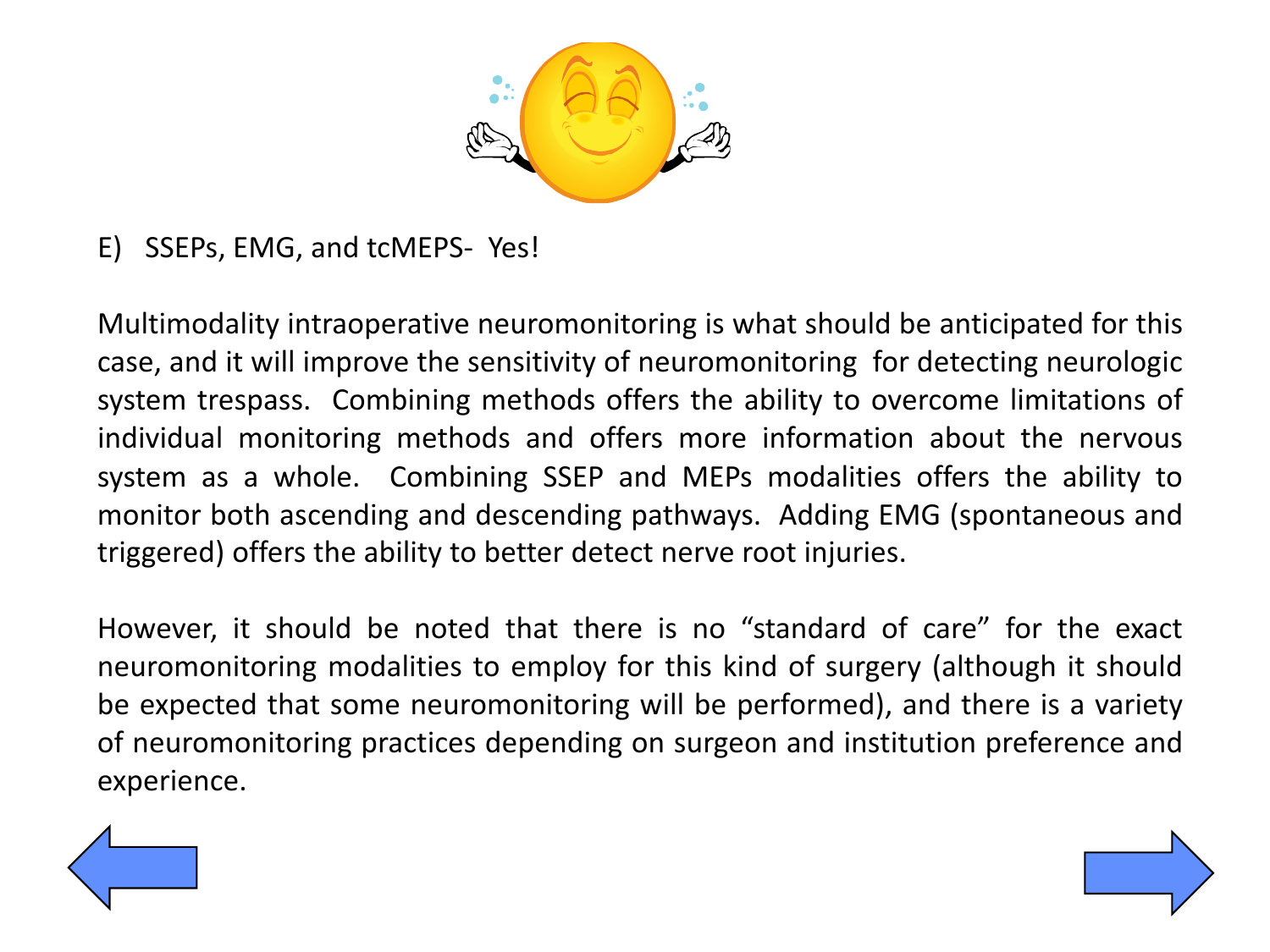## <span id="page-3-0"></span>A)EMG (triggered only)

Triggered EMG for spine surgery is used primarily in monitoring for pedicle screw breach via electrically stimulating the pedicle screw and assessing the lowest voltage at which a compound muscle action potential is obtained (a lower threshold response is obtained if cortical bone is not intact and, therefore, a pedicle breach has occurred). Thus, this modality gives responses based on pedicle integrity, and it does not provide information regarding neurologic injury. Triggered EMG is widely used in minimally invasive spine surgery where it helps with pedicle screw trajectory under limited visualization, but it can also be used for thoracic pedicle screw placement in non-minimally invasive surgery. While this modality may be employed for this surgery, there is a more correct answer.

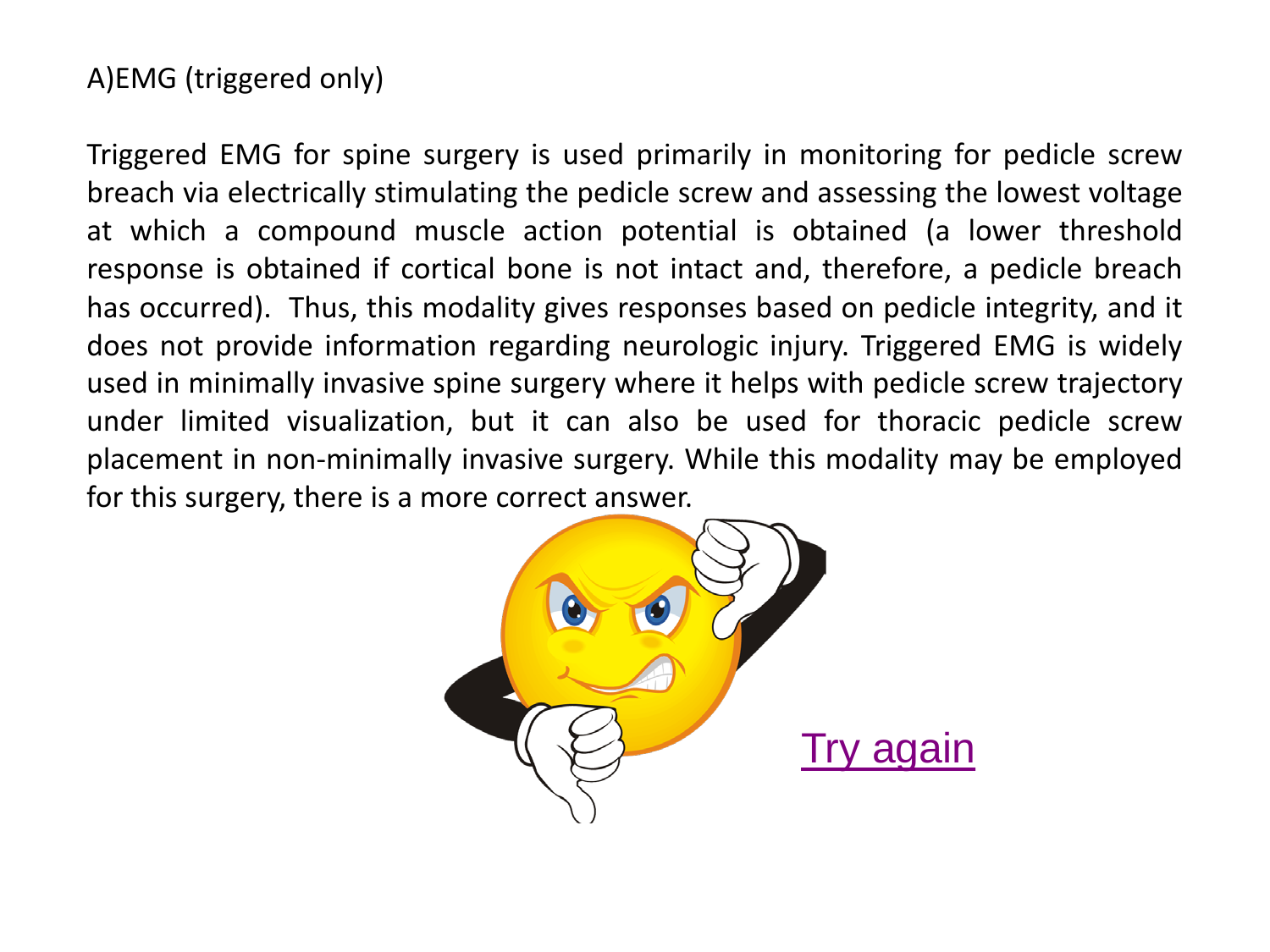### <span id="page-4-0"></span>B)SSEPs

This is the modality most commonly applied to spine surgery. SSEPs are usually obtained by stimulating the median or ulnar nerves of the upper extremities and the posterior tibial of the lower extremities. SSEPs can be recorded at several points in the dorsal column-medical lemniscus pathway, including the cerebral cortex. They can be monitored continuously during surgery, but temporal summation is required to obtain recordable responses. While this modality will likely be employed for this surgery, there is a more correct answer.

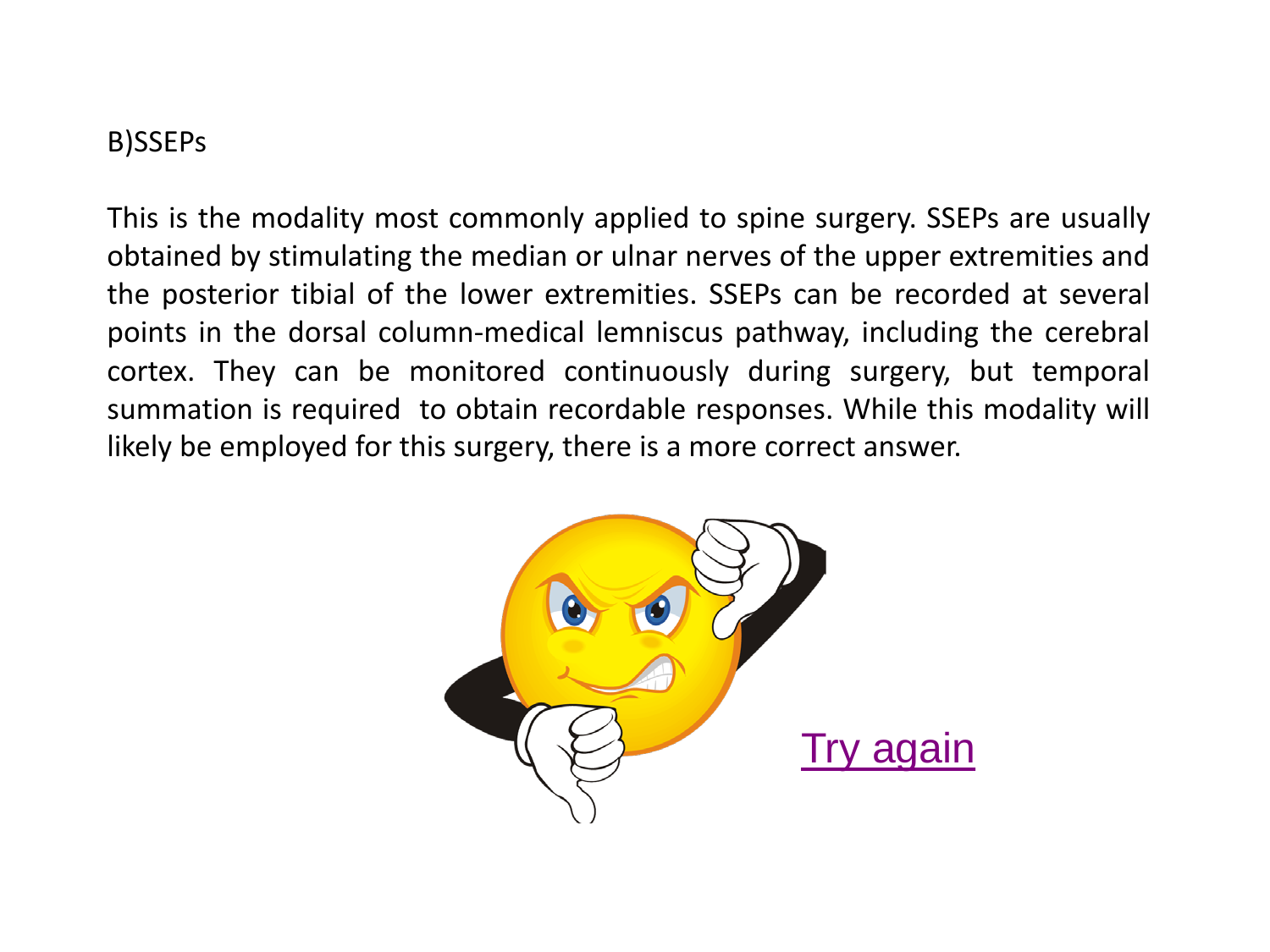<span id="page-5-0"></span>C) EMG (spontaneous only)

During spinal instrumentation and pedicle screw placement, postoperative radiculopathy can occur and free-running EMG (i.e. spontaneous EMG) can monitor selective nerve root function. Throughout the procedure, continuous recordings are obtained from appropriate muscle groups based on the nerve roots at risk. A healthy nerve root experiencing no irritation should have no muscle activity. While this modality may be employed for this surgery, there is a more correct answer.

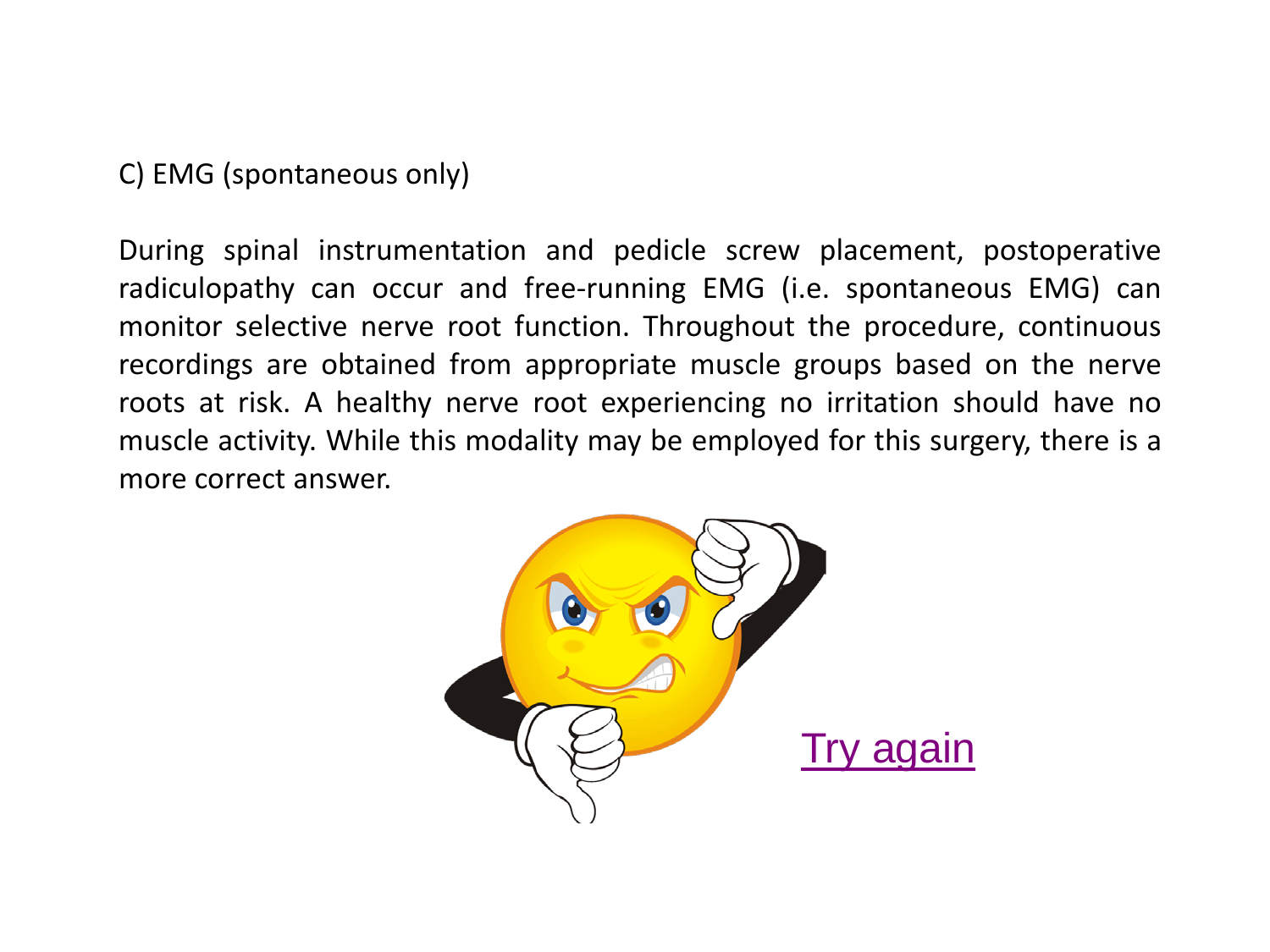### <span id="page-6-0"></span>D) tcMEPS

TcMEPs are the neuromonitoring modality that directly monitors the corticospinal tract. Cortical electrical stimulation is applied, and responses are recorded usually as a compound muscle action potential from the upper and lower extremities. Muscle tcMEPs are only assessed periodically, so monitoring periodically throughout surgery and more frequently during higher risk surgical maneuvers is imperative to detect neurological system trespass in a timely manner. TcMEP changes indicating neurologic injury usually lead SSEP changes by a number of minutes. While this modality may be employed for this surgery, there is a more correct answer.

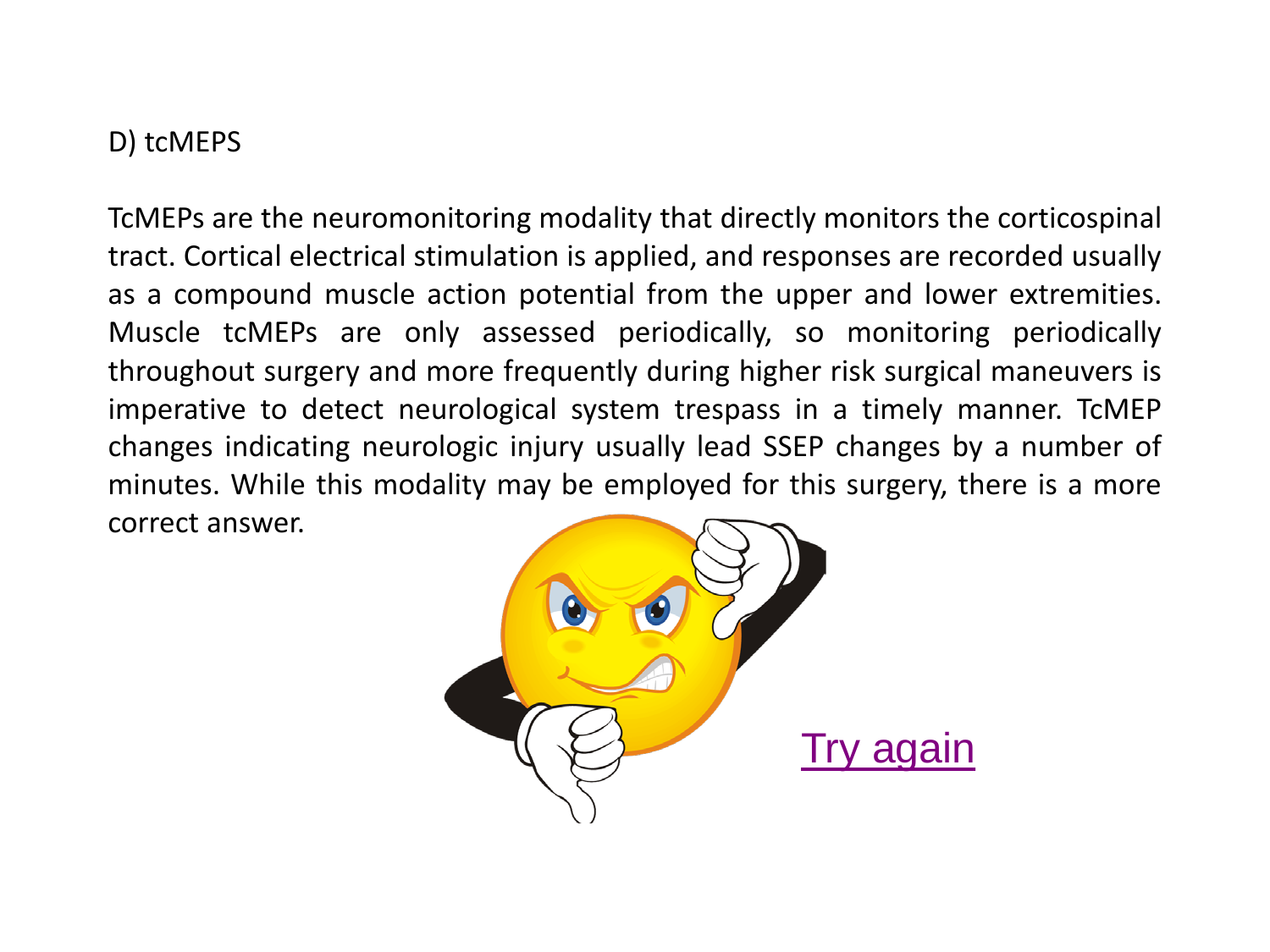For this case scenario, let's focus on SSEPs. Below are generic SSEP tracings from a right upper extremity (RUE) and right lower extremity (RLE).

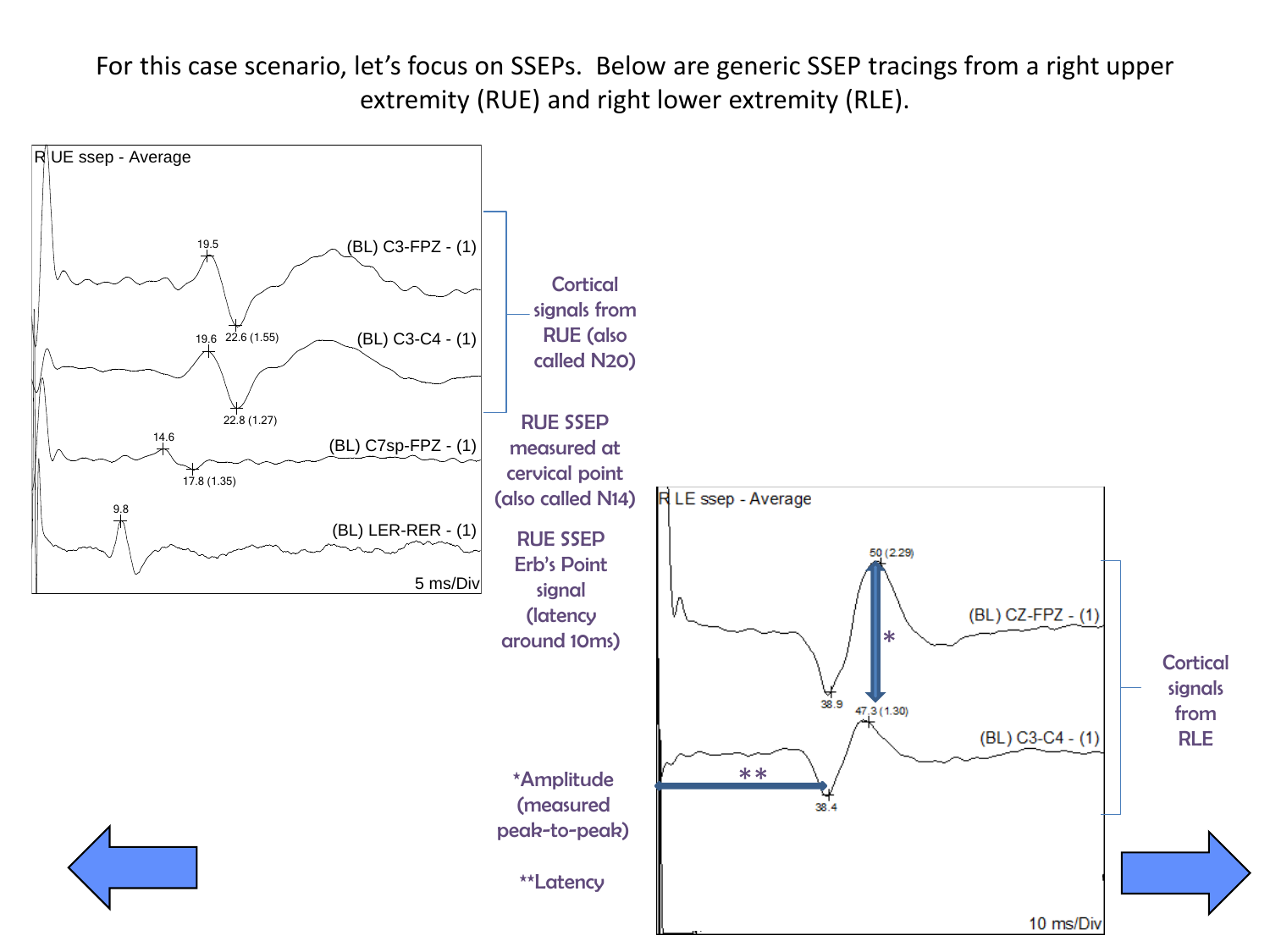After uneventful awake fiberoptic intubation (patient moved all 4 extremities postintubation), anesthesia was induced, additional intravascular access was obtained, and the patient was placed in right lateral decubitus position by the OR team as requested by the surgeon.

Baseline cortical SSEPs obtained from the bilateral upper extremities are shown below.



Left upper extremity **EXACTE EXACTE EXACTE EXACTE EXACTE EXACTE EXACTE EXACTE EXACTE EXACTE EXACTE EXACTE EXACTE** 



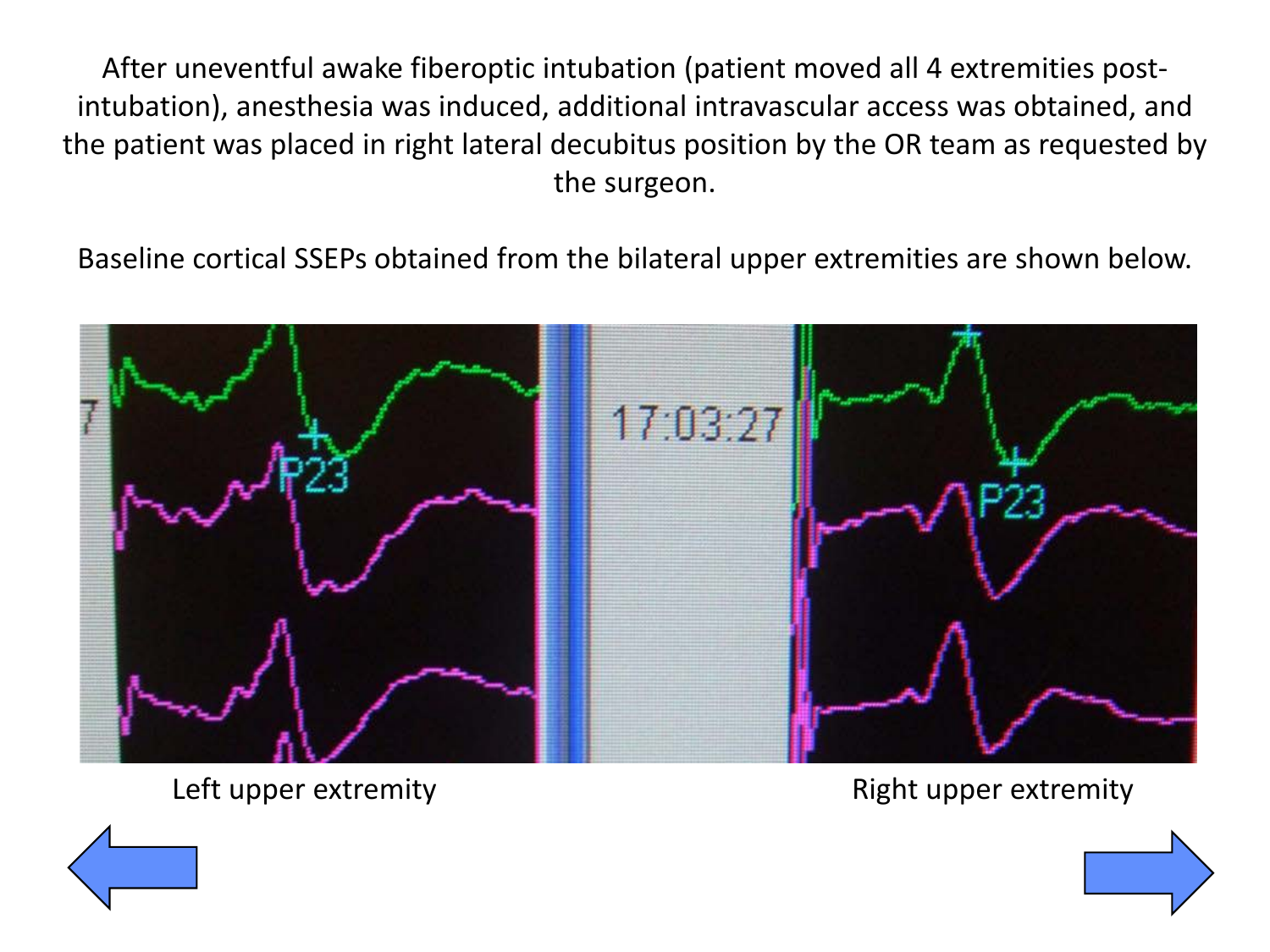Intraoperatively, the patient's head position, which had been supported by foam padding and blankets, was noted to have slipped with resulting loss of cervical spine neutrality. Head positioning was carefully fixed.

About 15 minutes later, the following cortical SSEP signals were obtained.



Left upper extremity The Right upper extremity



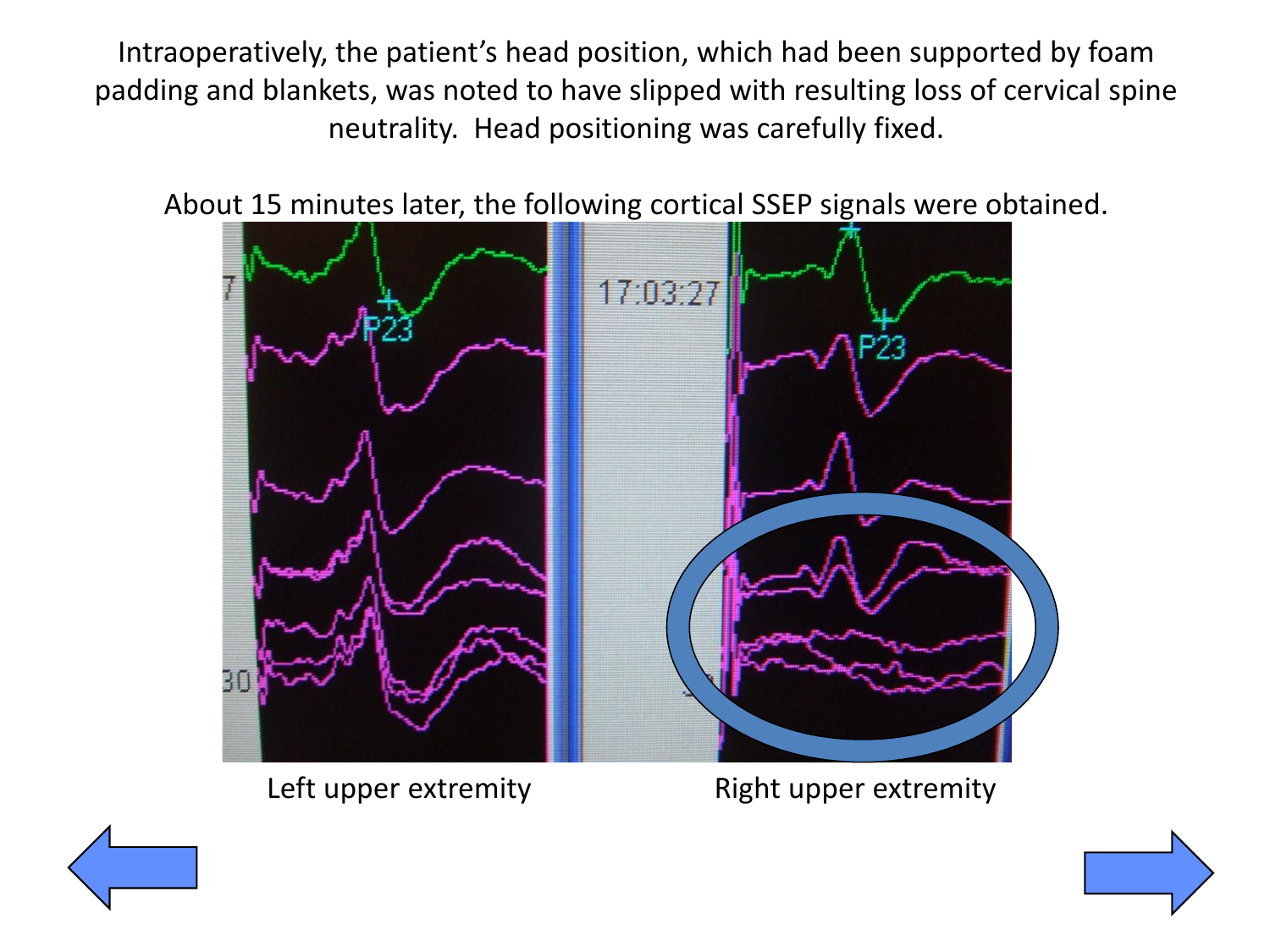<span id="page-10-0"></span>**What could be the cause of the SSEP signal change?**

- [A\) systemic hypotension](#page-12-0)
- [B\) technical problem with signal acquisition](#page-13-0)
- [C\) change in end-tidal sevoflurane from 0.5 to 0.8 MAC](#page-14-0)
- [D\) positioning problem](#page-11-0)
- [E\) surgical neurological system trespass](#page-15-0)

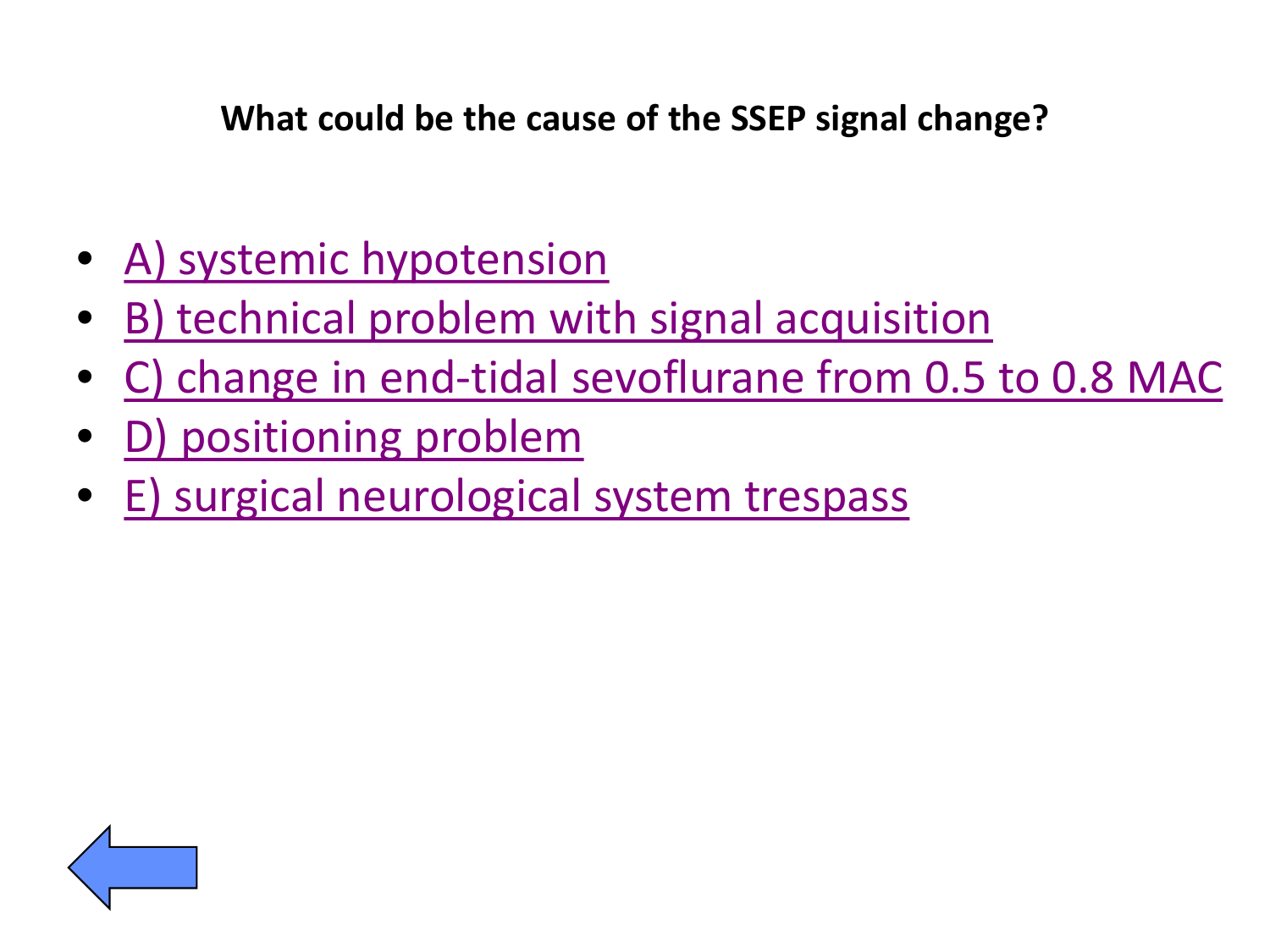

<span id="page-11-0"></span>D) positioning problem:

- Yes! A number of positioning etiologies could cause this change in a unilateral upper extremity, as follows.
	- As the OR team feared, injury to the uncleared cervical spine could have occurred when the head was noted intraoperatively to have slipped out of its position. Evaluation of the SSEP at the ipsilateral Erb's point could have potentially helped exclude this etiology if the signal at Erb's point was also monitored. (Erb's point was not monitored in this patient, unfortunately.)
	- Other positioning problems that would directly affect the "down" arm in lateral decubitus position, such as ischemia from arterial compression or brachial plexus injury could also cause these signal changes.
		- In the case of ischemia from arterial compression to the dependent arm, this would have been ruled out if pulse oximetry or invasive blood pressure monitoring had been performed on this arm. (These were monitored elsewhere in this patient, unfortunately.)
		- Inspection of the axillary roll found it to be maintained in a good position, so brachial plexus injury was less likely in this patient.
	- In our young patient without presumed significant carotid atherosclerotic disease, the change in neck position would not be expected to compromise carotid artery flow and result in cerebral ischemia with changed cortical SSEPs.
	- Severe neck malpositioning resulting in vertebral artery damage would be more likely to compromise blood flow to the posterior circulation and would therefore be less likely to cause loss of upper extremity SSEPs also.
	- Other problems often grouped into the positioning problem etiology, such as a malfunctioning blood pressure cuff which stays inflated or an infiltrated IV, could also cause these unilateral SSEP changes.
- When an evoked potential signal change or loss occurs in an extremity, the anesthesiologist should always inspect the affected extremity. In this case, inspection revealed a malfunctioning blood pressure cuff that was remaining inflated and, therefore, acting as a tourniquet on the right upper extremity. Soon after removal of the blood pressure cuff, the SSEPs began to improve.
- If inspection had not revealed a problem with the blood pressure cuff, concern for cervical spine trauma would have been high and the anesthesiologist in this case would have raised the blood pressure to augment cervical spine perfusion while preparing for an intraoperative wakeup test if requested by the neurosurgeon.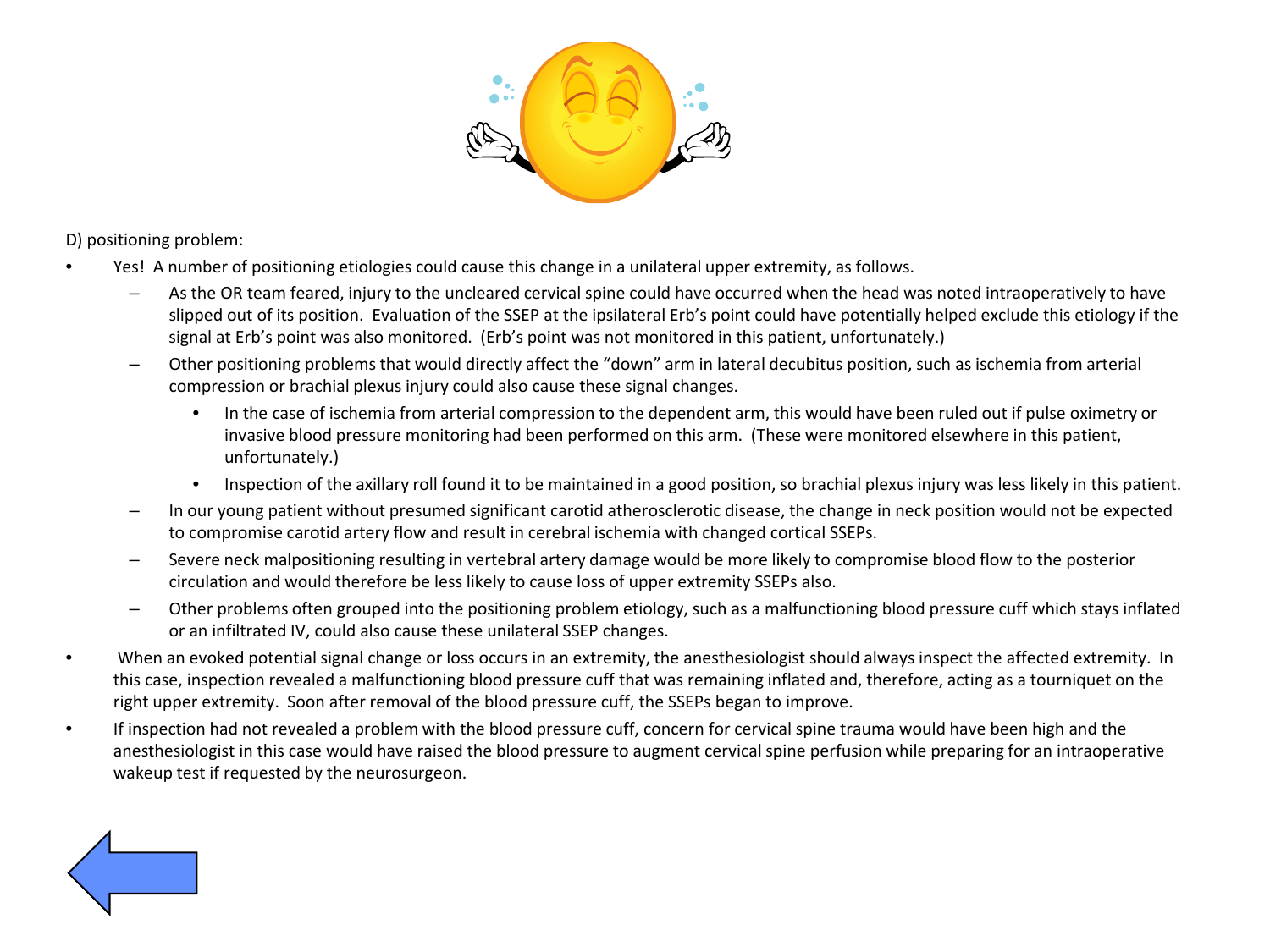<span id="page-12-0"></span>A) systemic hypotension: Hypotension would be categorized as a physiological problem that can cause changes to SSEPs. However, system hypotension (as well as other physiological derangements) would be expected to cause a global change in SSEPs. In our presented patient, signal change occurred in the right upper extremity but SSEPs were preserved in the left upper extremity.

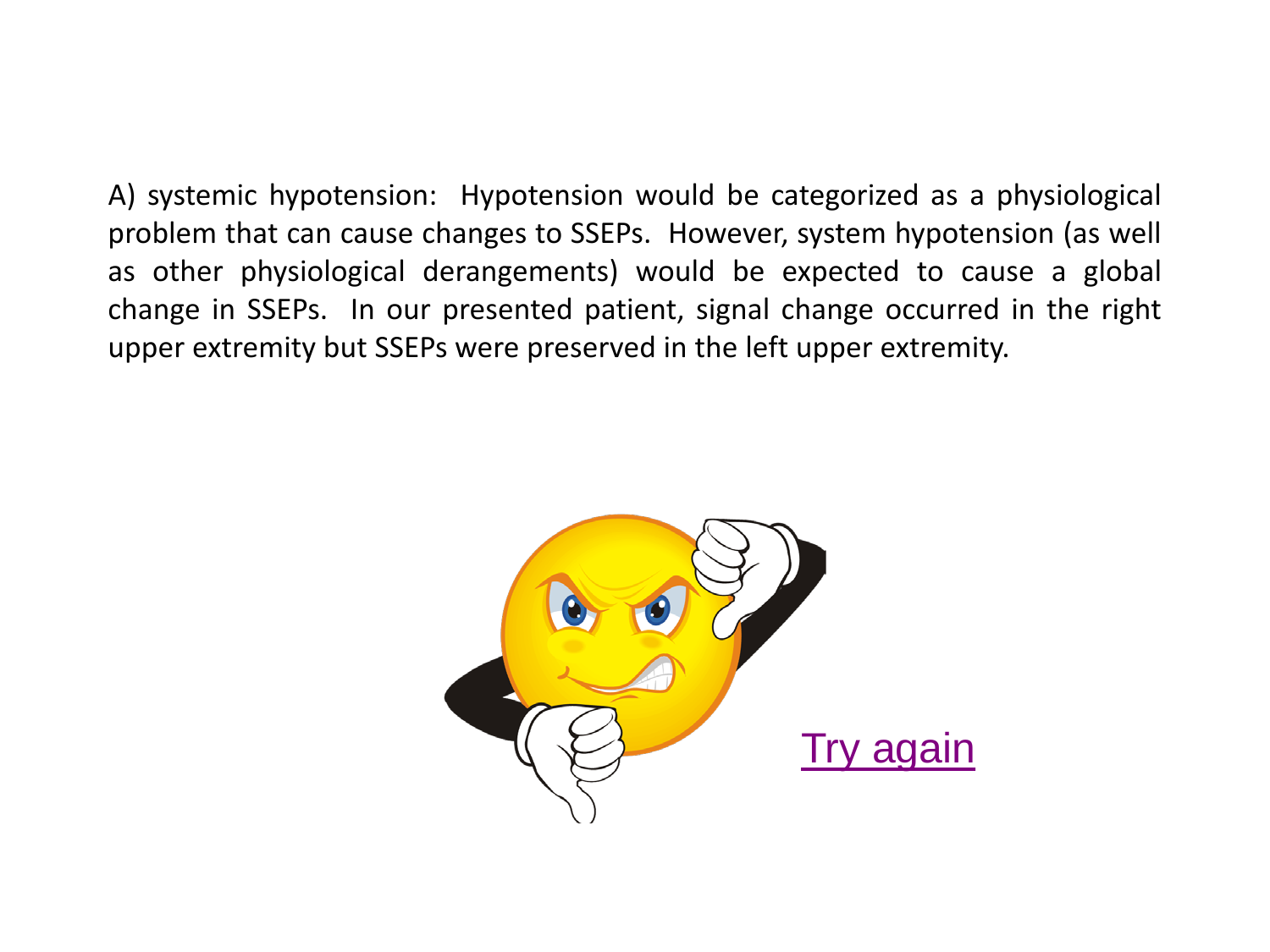<span id="page-13-0"></span>B) technical problem with signal acquisition: Technical problems can result in unilateral SSEP changes. Inspection of the stimulating pads on the arm shoes they have remained in unchanged position. Also, a technical problem in this patient might be less likely (although not excluded) since the signal change progressed from a signal change (decreased waveform amplitude) to a complete signal loss. Since this is not definitively a technical problem, we must keep searching for other etiologies to ensure we are not missing a true neurologic insult.

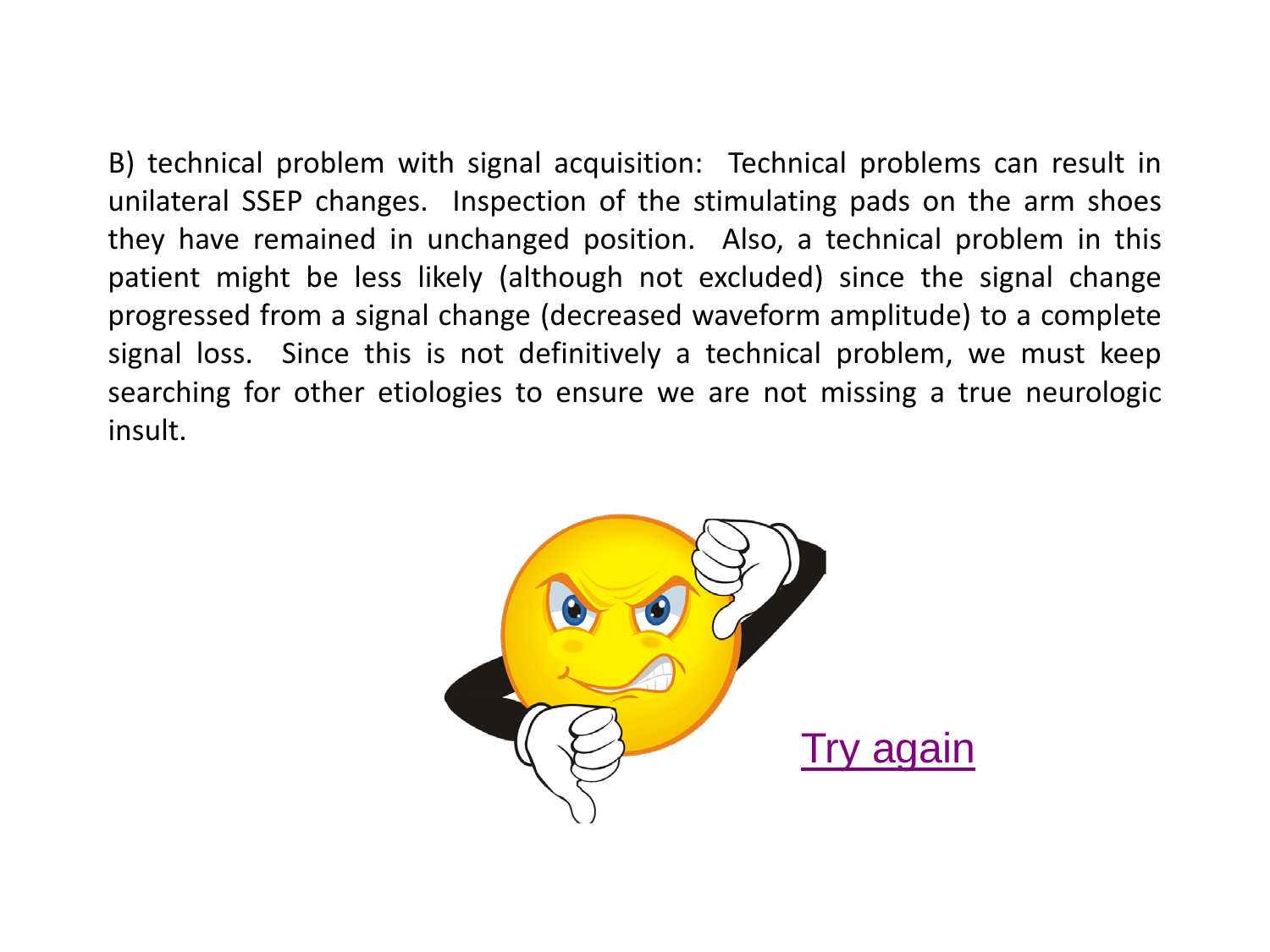<span id="page-14-0"></span>C) change in end-tidal sevoflurane from 0.5 MAC to 0.8 MAC: This would be categorized as a pharmacological problem which can cause changes to SSEPs. However, pharmacological effects would be expected to cause a global change in signals. In our presented patient, signal change occurred in the right upper extremity but SSEPs were preserved in the left upper extremity. In addition, 0.8 MAC should be an acceptable volatile anesthetic level to allow for successful SSEP monitoring.